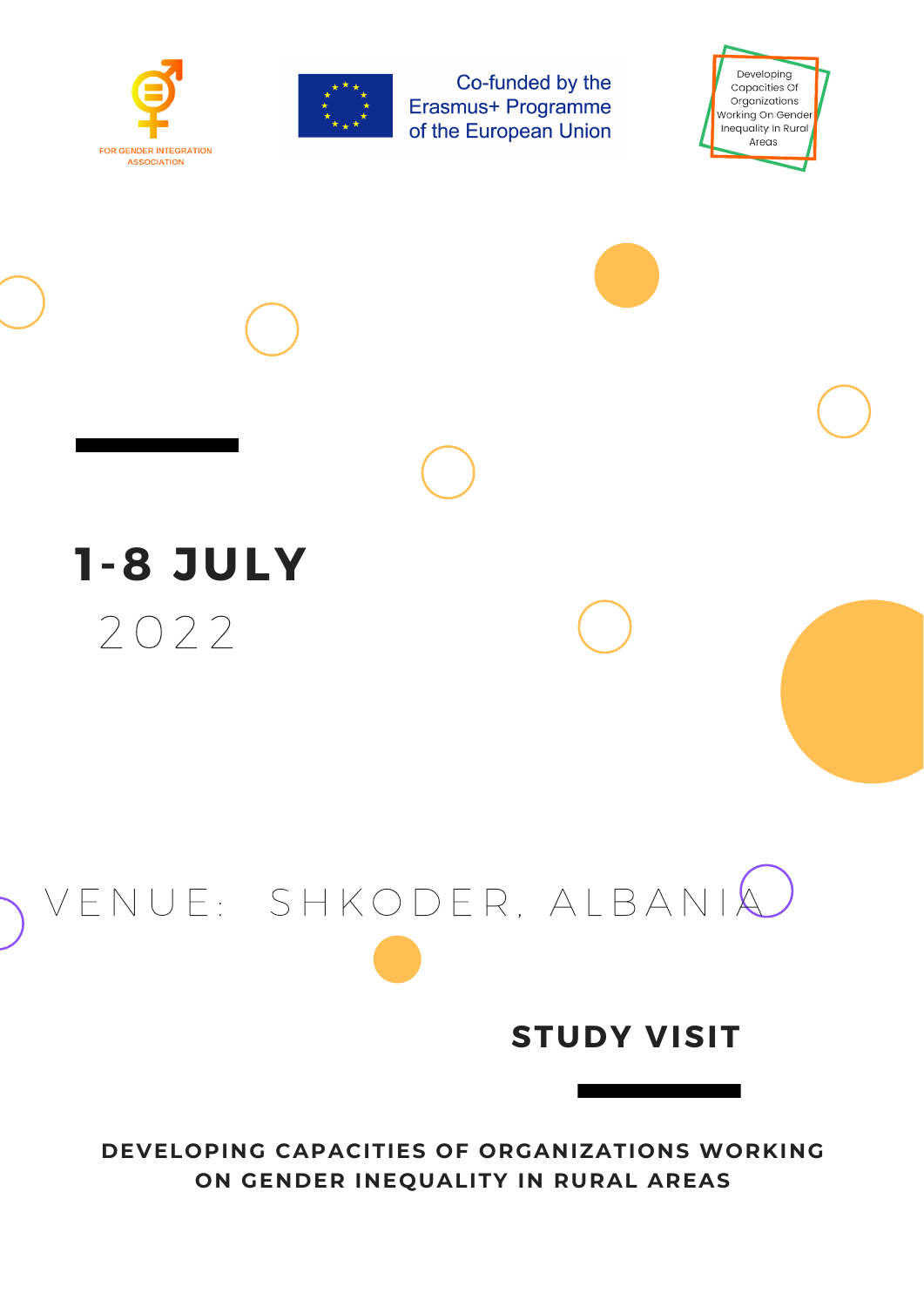## **Project General Info**

Main goal of the project "Developing Capacities of Organizations Working on Gender Inequality in Rural Areas" is to increase capacities of the organizations representing Albania, Romania, Kosovo, Germany, Greece, Bosnia and Herzegovina, Poland, Serbia to deliver activities fighting the roots of gender inequality and leading to gender empowerment.

Project objectives:

- 1. To equip the organizations by knowledge, tools enabling them to identify and to understand the roots of gender inequality in rural areas;
- 2. To train staff of participating organizations to design and deliver activities addressing gender inequality and leading to empowerment;
- 3. To increase community awareness in rural areas on the importance of empowering girls and women;

Set project goal and objectives are in line with the vision of the organizations and their long term goals. The project reflects the European polices and priorities set byEurope 2020 including promoting gender equality and women's rights across the world and integrating a gender equality perspective into all EU activities and policies including youth one. The project goal and objectives we will meet through series of capacity building and mobility activities. Key project results will be "Guidelines for Youth Workers and Educators: How to Empower Young Girls and Women Coming from Rural Areas", Booklet of Good Practices and new local, national and international projects addressing gender inequality.

4. To improve networking amongst involved CSOs and other stakeholders, support sharing best practices and developing new project ideas leading to creating more gender equal societies.

#### **Study Visit**

The weather in Albania on July is hot and sunny thus you must pack with you sunscream, hats, sunglasses comfortable clothes and shoes since we will be moving a lot ect. for more info please check **https://weather.com/**

Main aim of the study visit is to provide the participants an opportunity to directly experience practices applied in one of the countries, to meet with representatives of organizations, local institutions such municipalities, schools and other stakeholders working on gender issues and get inspire from their on-going activities and to strengthen the network

#### **Target Group**

Each partner has to select and send 3 participants who has to be youth workers, educators, project managers, coordinators with previous experiences in youth work and covering the issue of girls and women empowerment at their work. Preferably 25+ years old. with good command in English language and ready to follow all the program. To disseminate activities in local level and act as multipliers of this event.

Partner organizations during selection has to involve people from different genders and as well participants with fewer opportunities. In case you cannot keep this balance contact with organizers.

#### **Venue**

The activity will take place in Shkoder, Albania. Participants who will travel by plane can come to Tirana airport since this is the nearest destination. Detailed info for the venue will be send in a separate document.

You will accommodated in rooms with 2-3 people divided by gender. The hotel will provide bed linen and towels you need to bring your own toiletries.

We strongly recommend participants to inform the organizers about any special needs such as dietary, vegetarian or any other kind of special needs.

#### **Weather**

Food and accommodation it is covered by hosting organization. Travel costs are covered up to the limit. Participants from Romania, Germany and Poland have 275 Eur as travel limit, participants from Greece, Bosnia and Herzegovina, Kosovo and Serbia has 180 EUR as travel limit participants from Albania has 20 EUR as travel limit. All travel costs are eligible to be reimbursed if you used cheap means of travel and have delivered to us all original tickets and boarding passes. In case the documents are missing we will not be able to reimburse you. Taxi costs are not eligible to refund. Visa costs are covered 100%. DO NOT BUY TICKETS WITHOUT PRIOR CONFIRMATION FROM THE HOSTING ORGANIZATION!

The activity dates are **1st - 08th July 2022.** The travel dates are 01st July (arrival) and 08th July (departure). Please, keep in mind that we provide lodging only for the duration of the project and not more. Participants can stay 2 days before or after the activity to be eligible or travel costs but we cannot do cover any other extra costs. for this activity we do not apply a participation fee.

#### **Reimbursements Conditions**

Reimbursement of your travel costs can only be done upon submitting ALL the original tickets, invoices, boarding passes tags, etc. - or upon presenting the payment evidence along with the original ticket or e-ticket (with the boarding pass wherever applicable) and submitting us the respective copies.

To be reimbursed, the participants need to take part in all the duration of the seminar, all the activities and to do dissemination and visibility post and articles in their own and organization social media.

Reimbursement will be done in EURO, based on the exchange rates given by the Erasmus + Programme.

The reimbursements will be done through bank transfer to one account number for each partner organization upon receiving all the original tickets, invoices, boarding and dissemination.

For your reimbursement it is essential that you travel directly without any longer stop-over from your home town to the venue in order to arrive and departure on the given project dates!

#### **Financial Aspects**